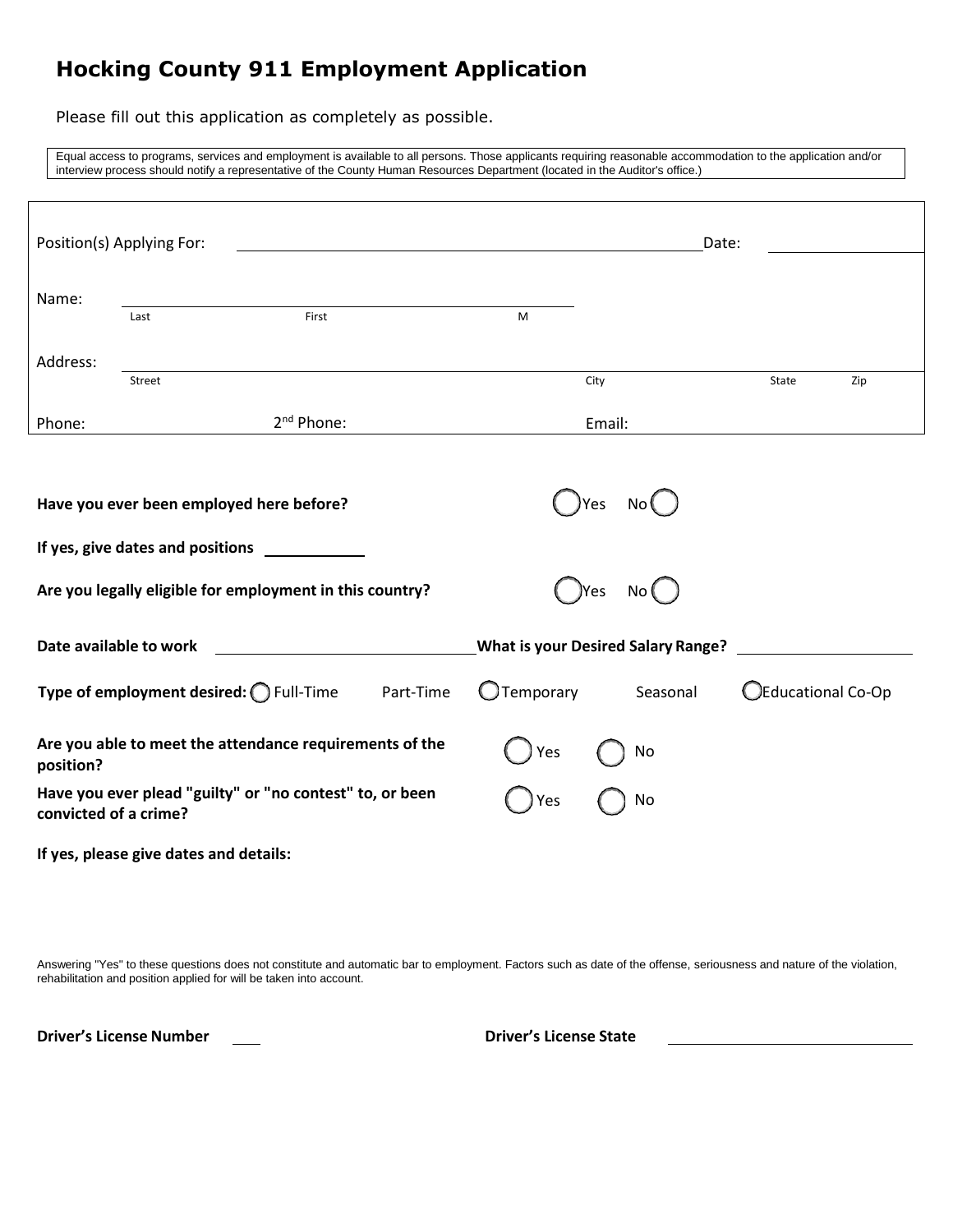## **Employment History** *(begin with most recent employer)*

| From                          | To | Employer      |                 |                    |     | Phone |     |
|-------------------------------|----|---------------|-----------------|--------------------|-----|-------|-----|
| Job Title                     |    | Address       |                 |                    |     |       |     |
| Supervisor                    |    | Job Summary   |                 |                    |     |       |     |
| May we contact for reference? |    |               |                 |                    |     |       |     |
| $\bigcirc$ Yes                |    | $\bigcirc$ No | $\bigcap$ Later |                    |     |       |     |
| Reason for Leaving            |    |               |                 | Hourly Rate/Salary |     |       |     |
|                               |    |               |                 | Start              | Per | Final | Per |

| From                          | To | Employer     |                    |       |     | Phone |     |
|-------------------------------|----|--------------|--------------------|-------|-----|-------|-----|
| Job Title<br>Address          |    |              |                    |       |     |       |     |
| Supervisor<br>Job Summary     |    |              |                    |       |     |       |     |
| May we contact for reference? |    |              |                    |       |     |       |     |
| $\bigcirc$ Yes                |    | $\bigcap$ No | $\bigcap$ Later    |       |     |       |     |
| Reason for Leaving            |    |              | Hourly Rate/Salary |       |     |       |     |
|                               |    |              |                    | Start | Per | Final | Per |

| From                          | To          | Employer           |                 |       |     | Phone |     |
|-------------------------------|-------------|--------------------|-----------------|-------|-----|-------|-----|
| Job Title                     |             | Address            |                 |       |     |       |     |
| Supervisor                    | Job Summary |                    |                 |       |     |       |     |
| May we contact for reference? |             |                    |                 |       |     |       |     |
| $\bigcirc$ Yes                |             | $\bigcirc$ No      | $\bigcap$ Later |       |     |       |     |
| Reason for Leaving            |             | Hourly Rate/Salary |                 |       |     |       |     |
|                               |             |                    |                 | Start | Per | Final | Per |

| From                                               | To | Employer           | Phone        |              |  |
|----------------------------------------------------|----|--------------------|--------------|--------------|--|
| Job Title                                          |    | Address            |              |              |  |
| Job Summary<br>Supervisor                          |    |                    |              |              |  |
| May we contact for reference?                      |    |                    |              |              |  |
| $\bigcirc$ Yes<br>$\bigcirc$ No<br>$\bigcap$ Later |    |                    |              |              |  |
| Reason for Leaving                                 |    | Hourly Rate/Salary |              |              |  |
|                                                    |    |                    | Start<br>Per | Final<br>Per |  |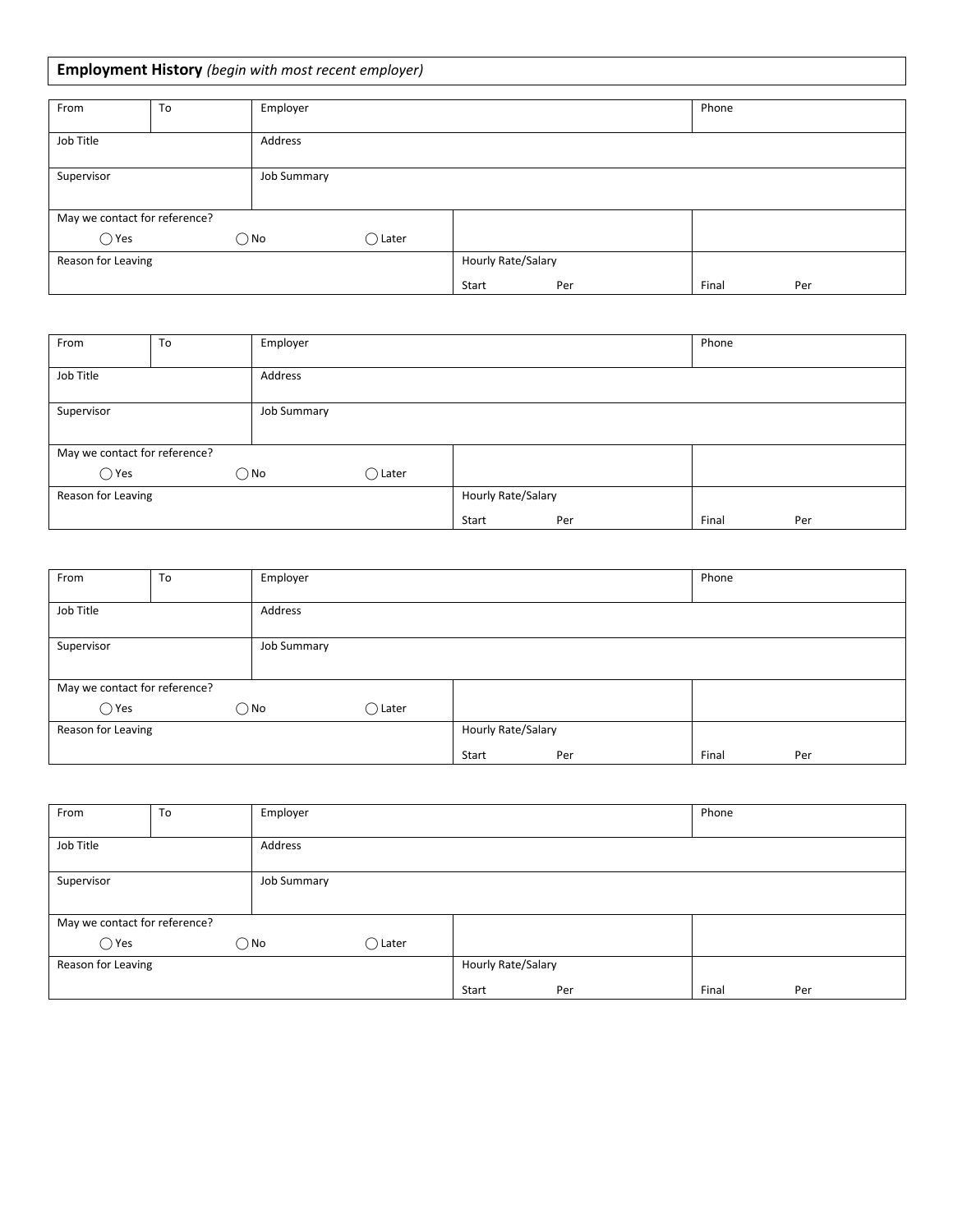#### **Skills and Qualifications**

Summarize any training, skills, licenses and/or certificates that may qualify you as being to perform job-related functions in the position for which you are applying.

**Educational Background** *(if job related)* **Name and Location No of Years Completed Did you graduate? Course of Study** High School College **Major Degree** Other

| <b>References</b> |                  |                                        |  |  |  |  |  |
|-------------------|------------------|----------------------------------------|--|--|--|--|--|
| <b>Name</b>       | <b>Telephone</b> | <b>Number of</b><br><b>Years Known</b> |  |  |  |  |  |
|                   |                  |                                        |  |  |  |  |  |
|                   |                  |                                        |  |  |  |  |  |
|                   |                  |                                        |  |  |  |  |  |
|                   |                  |                                        |  |  |  |  |  |

#### **READ EACH OF THE FOLLOWING PARAGRAPHS CAREFULLY. INDICATE YOUR UNDERSTANDING OF, AND CONSENT TO THE CONTENTS AND CONDITIONS OF EACH PARAGRAPH BELOW BY PLACING YOUR INITIALS AT THE END OF EACH PARAGRAPH. IF YOU HAVE ANY QUESTIONS REGARDING THESE PARAGRAPHS, CONTACT THE EMPLOYER BEFORE INITALING.**

- 1. I understand and accept that, as a condition following an offer of employment and prior to assuming the duties of the position for which I am hired, I may be requested to take any medical and/or psychological examination that the employer deems to be necessary to determine whether I can perform the essential functions of the job. I understand this will include drug testing and hearing testing which may affect my ability to perform the duties of the job. \_\_\_\_\_\_\_\_ (initial here)
- 2. I understand and accept that the employer provides a seven day per week and twenty-four hours per day service, and therefore, if employed, I may be required to working evening shifts, night shifts, weekends and holidays. \_\_\_\_\_\_\_\_ (initial here)
- 3. I understand and accept that the employer requires a high degree of integrity and confidentiality of its employees. I also understand and accept that various law enforcement and informational agencies that exchange information and data with the employer may require that the employer's employees to do not have a past record of unlawful activities. Therefore, I understand and accept that it will be necessary for the employer to investigate my background for any criminal or unlawful activity. \_\_\_\_\_\_\_ (initial here) Application must be filled out completely to be valid.
- 4. I understand and accept that if any information required in this application is found to be falsified or intentionally excluded, my application may be disqualified from further consideration. I further understand and accept that if I am employed by the employer, I may be subject to disciplinary action, including termination, if any information by this application has been falsified or intentionally excluded.  $(i$ nitial here)